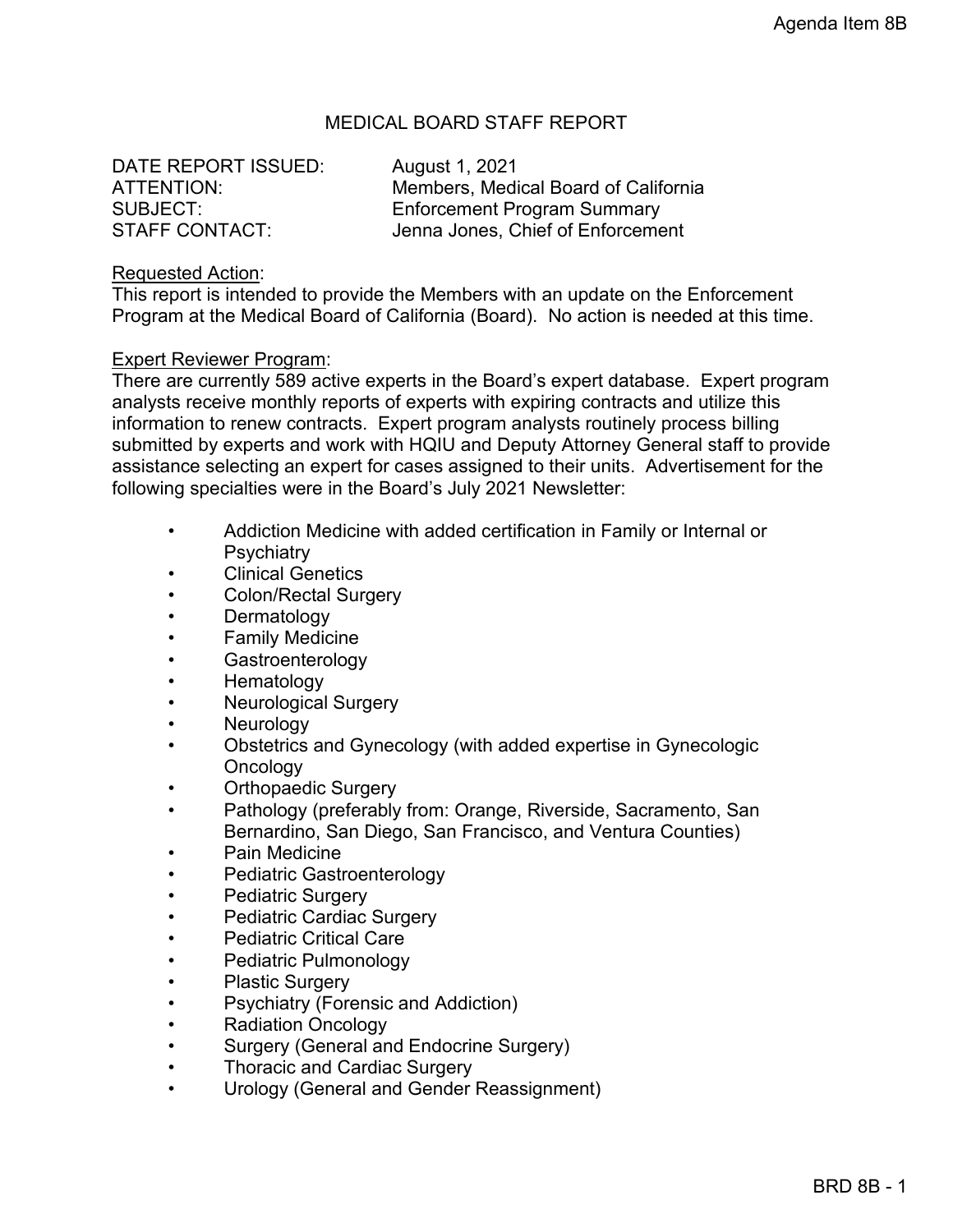- Vascular Surgery
- Midwife Reviewer

# Central Complaint Unit:

The average number of days to initiate a complaint in the Central Complaint Unit (CCU) is 3 for the fourth quarter of FY 2020-2021, which is within the timeframe mandated by Business and professions Code section 129(b). The average days to complete the processing of a complaint in CCU is 122 days. CCU staff and management continue to work diligently to reduce the aging of all complaint types.

CCU currently has one vacant Staff Services Manager I (SSMI) position, one vacant part-time Associate Governmental Program Analyst (AGPA) position, and three vacant Staff Services Analyst (SSA) position. The SSMI position is due to an employee accepting a position in the Board's Discipline Coordination Unit (DCU). The part-time AGPA vacancy is due to the employee leaving state service. The AGPA position was advertised, and applications are being reviewed to schedule interviews. Interviews for the vacant SSA positions were conducted and management is working with human resources to finalize pending hiring clearances.

The initial audit of CCU files was completed and the results will be discussed with the managers and staff. A quality compliance process is being initiated to assure all current letters are being utilized to provide updates to complainants on the status of their case. To assure continuity, we are extending a quality review process that will address each area of Enforcement.

The medical consultant program receives a monthly report of consultants with expiring contracts and utilize this information to renew contracts. Medical consultant program staff continue assigning cases that require specialty review to consultants, follow up on cases checked out to consultants for 30 days or more, and routinely process billing submitted by consultants. Advertisement for the following specialties were in the Board's July 2021 newsletter:

- Cardiac Surgery
- Colon and Rectal Surgery
- Dermatology
- Gynecology
- Interventional Cardiology
- Interventional Radiology
- Neonatal/Perinatal
- Neurological Surgery
- Pain Medicine
- Plastic Surgery
- Thoracic Surgery
- Vascular Surgery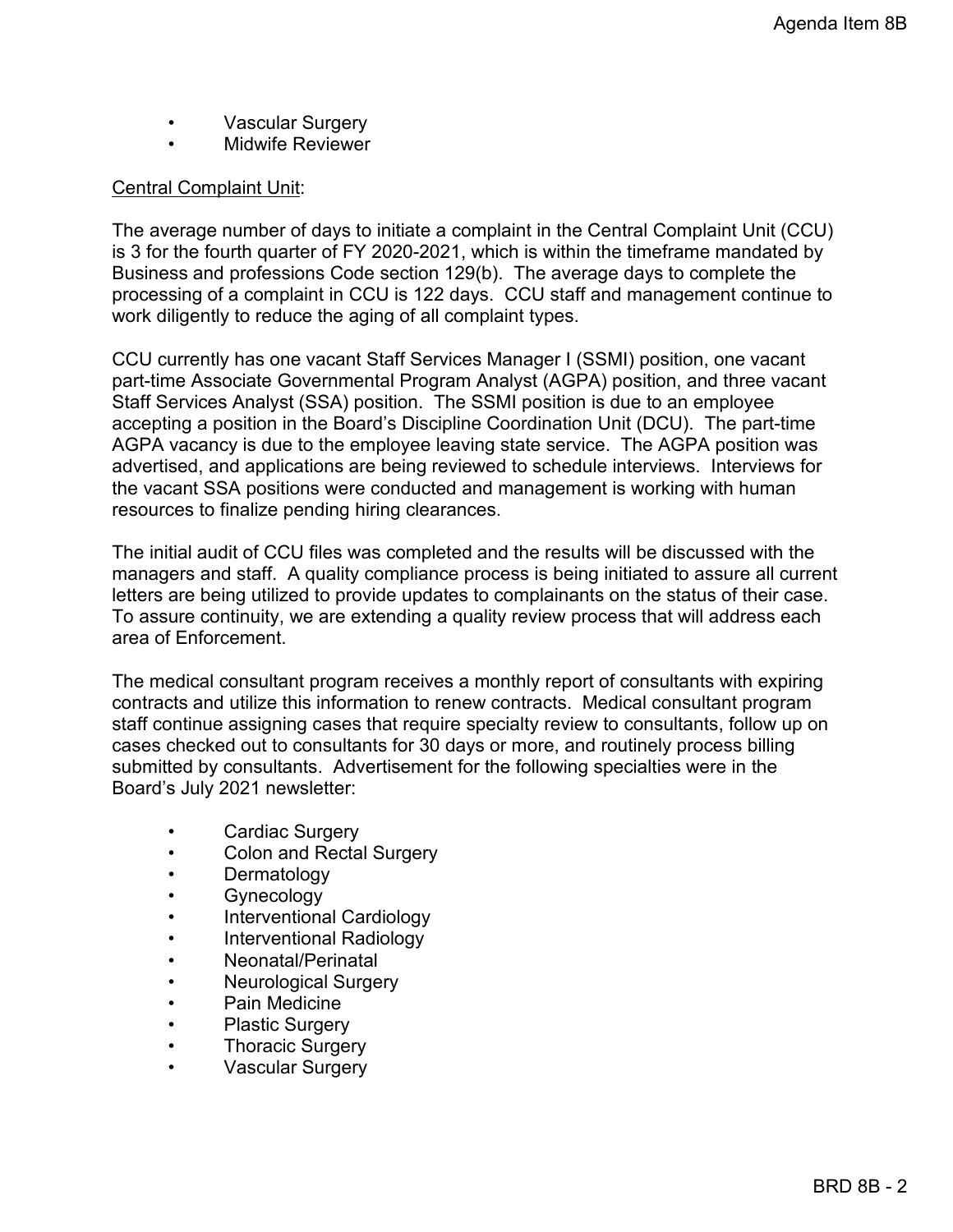## Complaint Investigation Office:

The Complaint Investigation Office (CIO) non-sworn investigators currently have a caseload of approximately 32 cases each. Since the last enforcement summary, CIO has closed 62 cases and has transmitted 21 cases to the Attorney General's Office (AGO). Of the transmittals for administrative action, four were criminal conviction cases, twelve were malpractice cases, four involved vaccine exemptions, one involved unprofessional conduct and four were petitions for reinstatement of licensure. The CIO also referred four cases to the Board's Citation and Fine Program, and two cases for a Public Letter of Reprimand.

### Discipline Coordination Unit:

The Discipline Coordination Unit (DCU) currently has a new manager and several new team members. There is one vacant Office Technician (OT) position which should be filled shortly.

DCU management and staff continue to work on updates to the procedure manual and needed documents, while also working to file administrative actions timely.

### Probation Unit:

The Probation Unit has one vacancy.

Processes and forms used by the Probation Unit are being reviewed and revised if needed to provide the most complete picture of the status of licensees on probation. The discussion regarding the alternatives for the Practice Monitor process is continuing, a final report has not been submitted.

Probation Inspectors continue to telework but have returned to conducting quarterly interviews at work sites when possible. If a face-to-face interview at a work site is not feasible due to COVID-19, interviews are conducted via Microsoft Teams.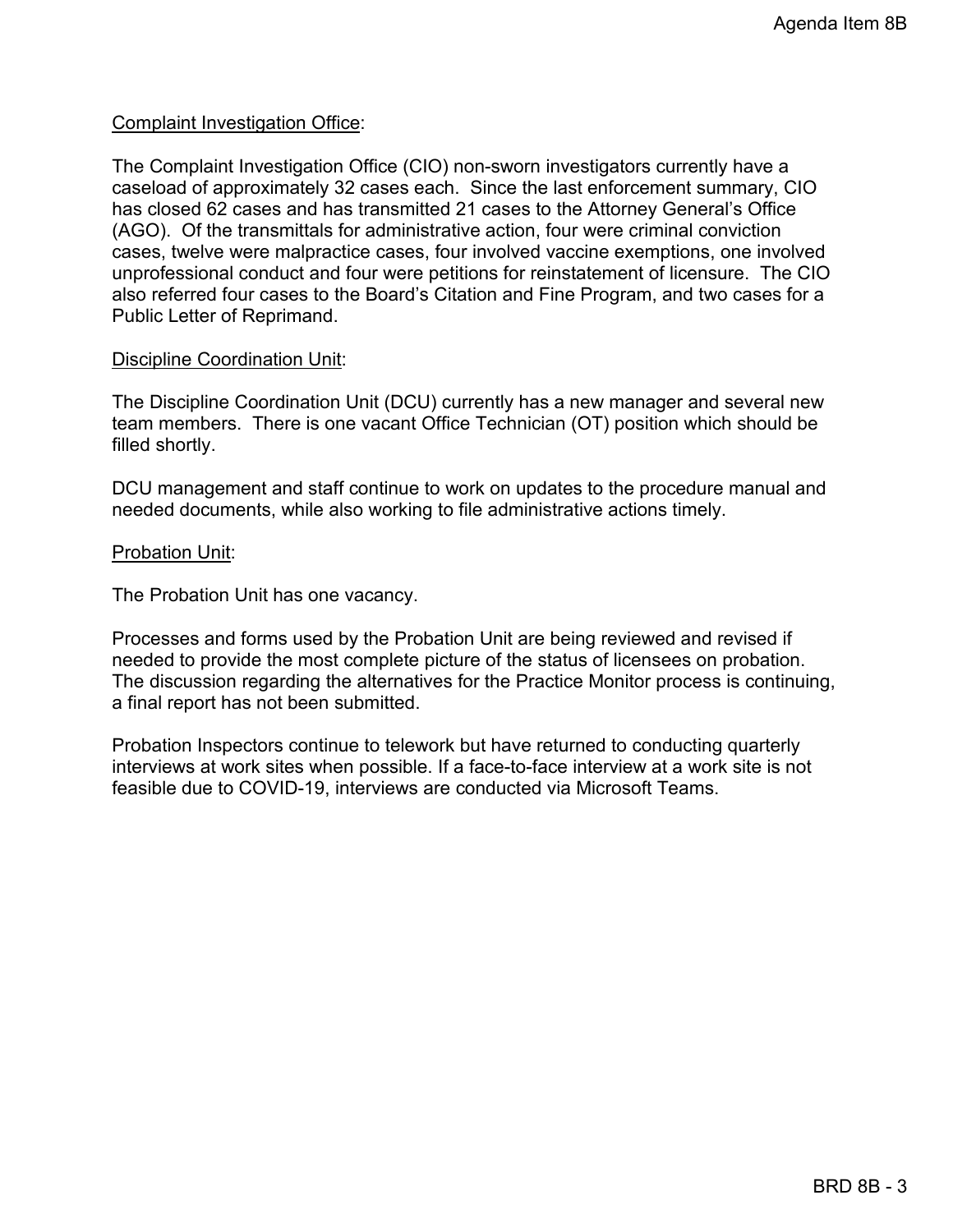

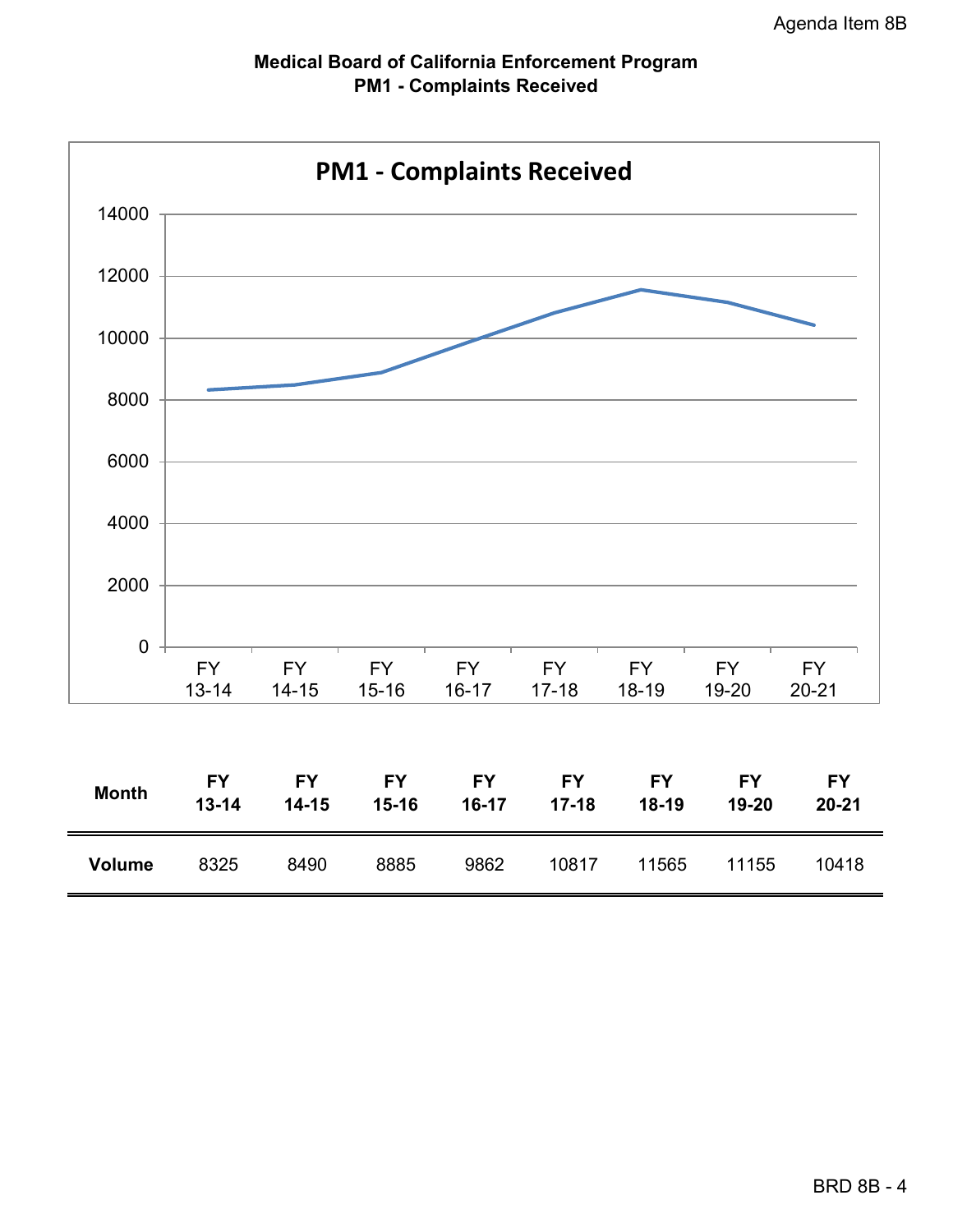

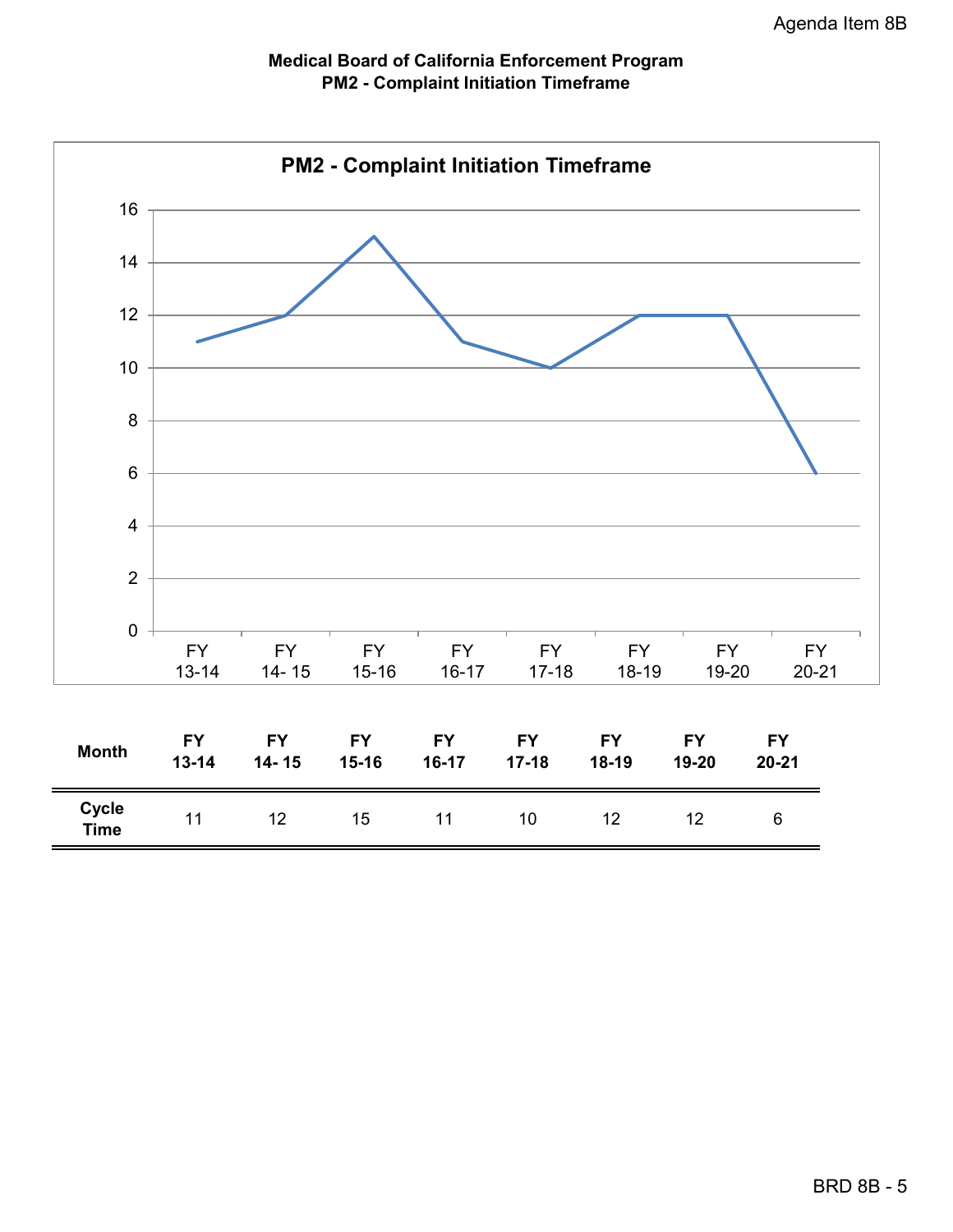## **Medical Board of California Enforcement Program Average Days to Complete Complaints in the Central Complaint Unit**

| Quarter   | <b>Fiscal Year</b> | <b>Fiscal Year</b> | <b>Fiscal Year</b> | <b>Fiscal Year</b> | <b>Fiscal Year</b> |
|-----------|--------------------|--------------------|--------------------|--------------------|--------------------|
|           | 16-17              | $17 - 18*$         | $18-19$            | 19-20              | $20 - 21$          |
| Quarter 1 | 154                | 90                 | 138                | 163                | 164                |
| Quarter 2 | 138                | 90                 | 140                | 153                | 137                |
| Quarter 3 | 134                | 94                 | 146                | 152                | 130                |
| Quarter 4 | 123                | 98                 | 151                | 157                | 122                |



Average Days to Complete Complaints in Complaint Unit includes complaints resolved by Complaint Unit and Complaint Unit processing days for cases completed at field investigation.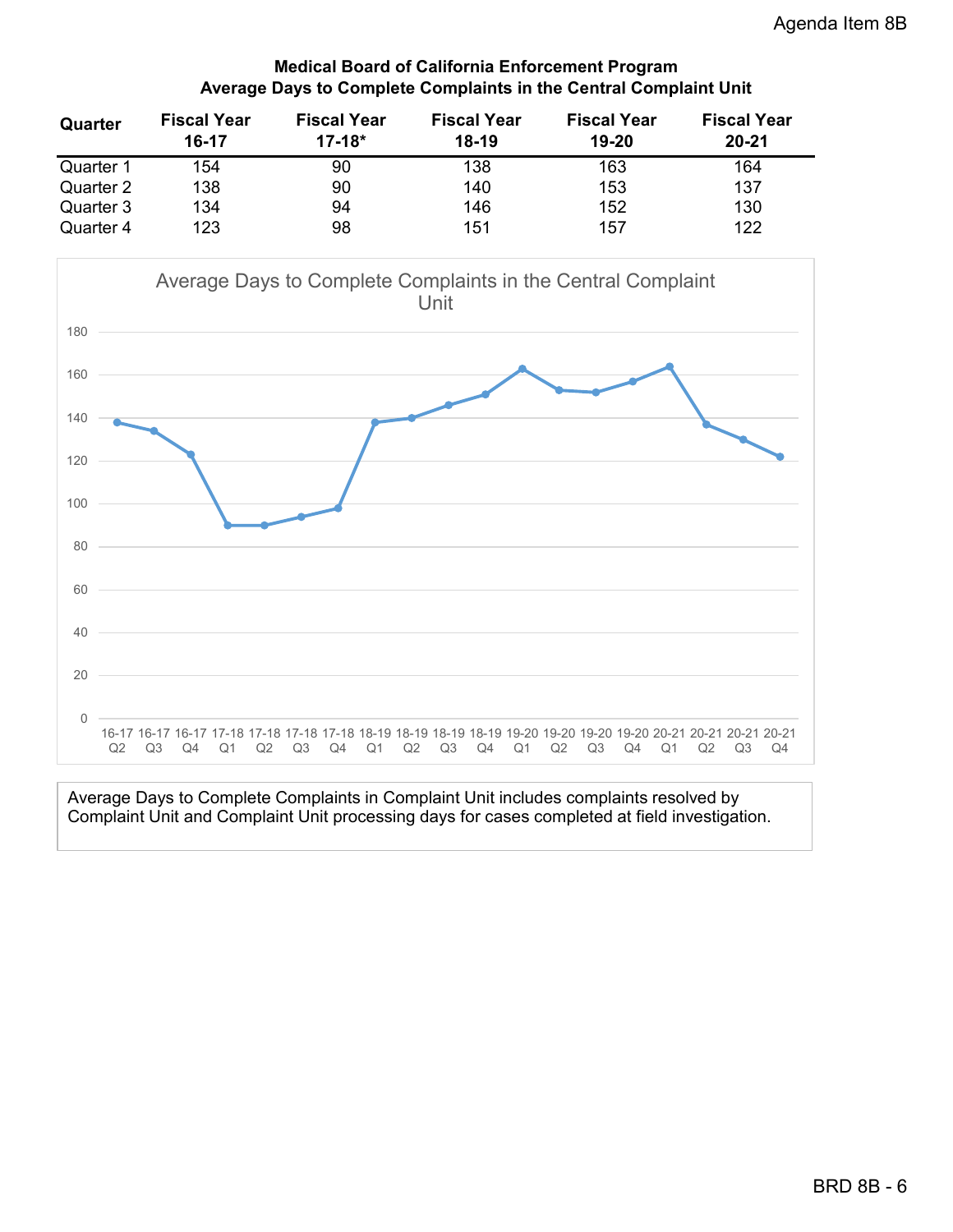# **Medical Board of California Enforcement Program Average Days to Complete Investigations in Complaint Investigations Office**

| Quarter   | <b>Fiscal Year</b> | <b>Fiscal Year</b> | <b>Fiscal Year</b> | <b>Fiscal Year</b> | <b>Fiscal Year</b> |
|-----------|--------------------|--------------------|--------------------|--------------------|--------------------|
|           | $16 - 17$          | $17 - 18$          | $18-19$            | 19-20              | $20 - 21$          |
| Quarter 1 | 249                | 336                | 306                | 172                | 236                |
| Quarter 2 | 240                | 303                | 293                | 165                | 253                |
| Quarter 3 | 277                | 305                | 270                | 169                | 319                |
| Quarter 4 | 258                | 315                | 258                | 179                | 351                |



Investigation processing days are from the date case was assigned to Complaint Investigation Office (CIO) Investigator by Complaint Unit until closure or referral (does not include Complaint Unit processing days for complaints completed at CIO). Includes physician and surgeon data only.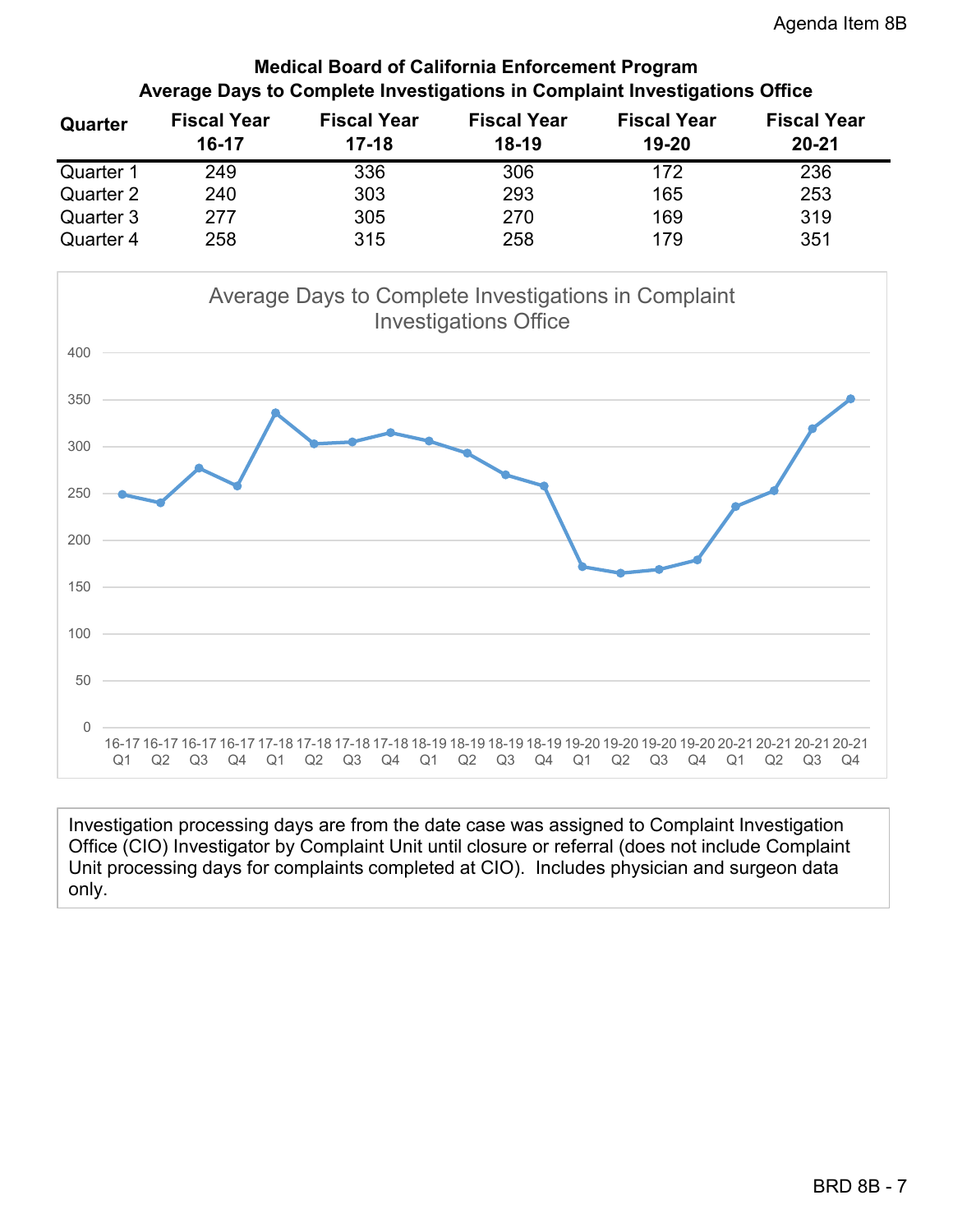# **Medical Board of California Enforcement Program Average Days to Complete Investigations in HQIU**

| Quarter   | <b>Fiscal Year</b> | <b>Fiscal Year</b> | <b>Fiscal Year</b> | <b>Fiscal Year</b> | <b>Fiscal Year</b> |
|-----------|--------------------|--------------------|--------------------|--------------------|--------------------|
|           | $16-17$            | $17 - 18$          | $18-19$            | 19-20              | $20 - 21$          |
| Quarter 1 | 465                | 520                | 523                | 584                | 574                |
| Quarter 2 | 473                | 530                | 512                | 587                | 565                |
| Quarter 3 | 462                | 505                | 538                | 569                | 585                |
| Quarter 4 | 467                | 509                | 547                | 548                | 584                |



Effective 7/1/18 investigation processing days are from the date the case was referred to HQIU until closure or referral (this does not include Complaint Unit processing days for complaints completed at HQIU). This includes post-investigation processing time by HQIU, and review time by the Attorney General and Board after the investigation is completed, which is an average of 17 days through June 2021. Includes physician and surgeon data only.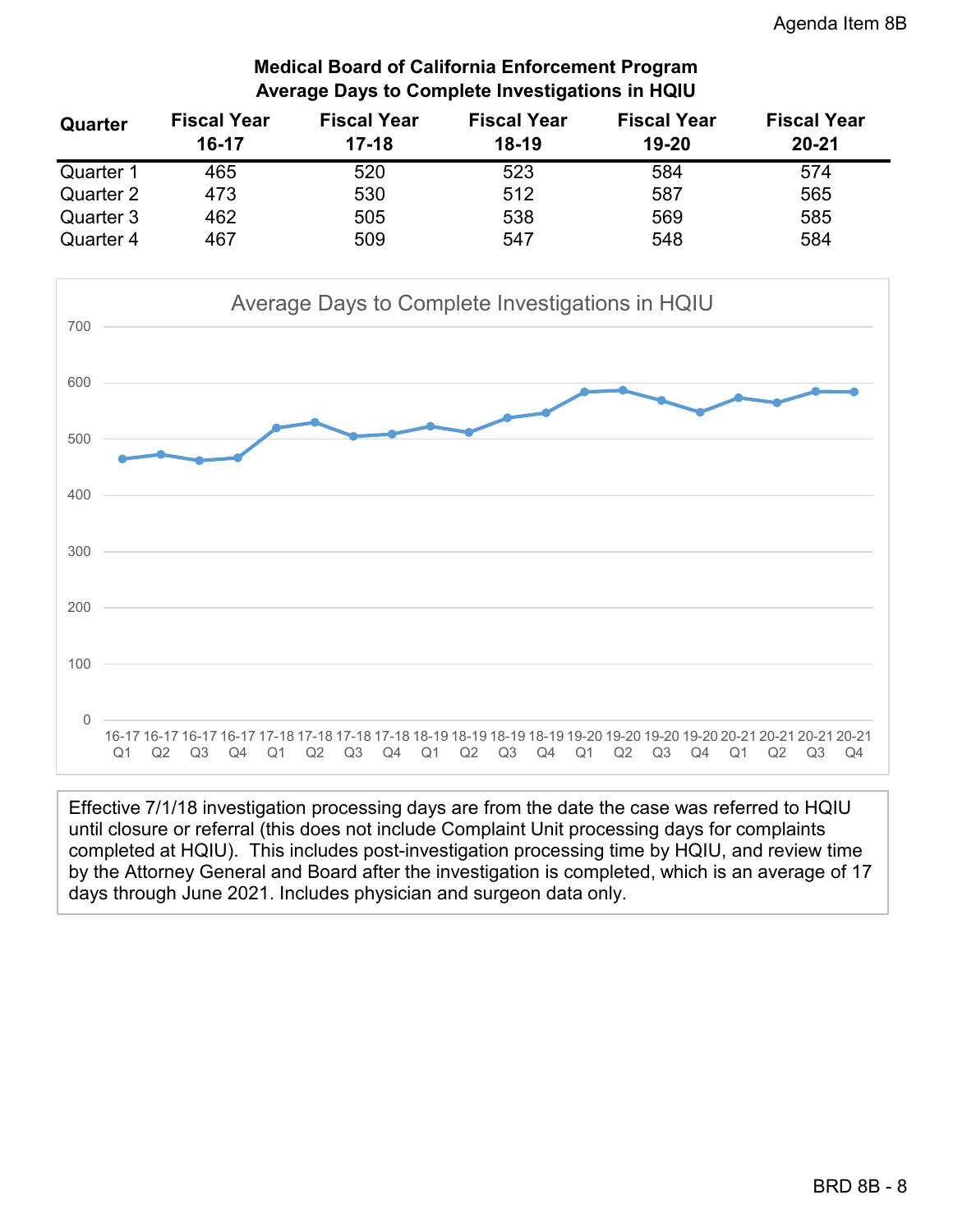# **California Enforcement Program Average HQIU Investigation Days by Case Type**

| <b>Case Type by Fiscal Year</b> | 16-17 | $17 - 18$ | $18-19$ | 19-20 | $20 - 21$ |
|---------------------------------|-------|-----------|---------|-------|-----------|
| Overall                         | 467   | 509       | 548     | 548   | 584       |
| Gross Negligence/Incompetence   | 485   | 549       | 597     | 561   | 588       |
| Inappropriate Prescribing       | 649   | 564       | 548     | 665   | 651       |
| <b>Unlicensed Activity</b>      | 351   | 450       | 482     | 529   | 659       |
| Sexual Misconduct               | 425   | 493       | 494     | 426   | 460       |
| <b>Mental/Physical Illiness</b> | 373   | 399       | 460     | 481   | 476       |
| Self-Abuse of Drugs/Alcohol     | 351   | 528       | 413     | 417   | 416       |
| Fraud                           | 492   | 328       | 661     | 469   | 560       |
| Conviction of a Crime           | 455   | 396       | 585     | 528   | 444       |
| <b>Unprofessional Conduct</b>   | 435   | 504       | 565     | 492   | 483       |

Effective 7/1/18 investigation processing days are from the date the case was referred to HQIU until closure or referral (this does not include Complaint Unit processing days for complaints completed at HQIU). This includes post-investigation processing time by HQIU, and review time by the Attorney General and Board after the investigation is completed, which is an average of 17 days through June 2021. Includes physician and surgeon data only.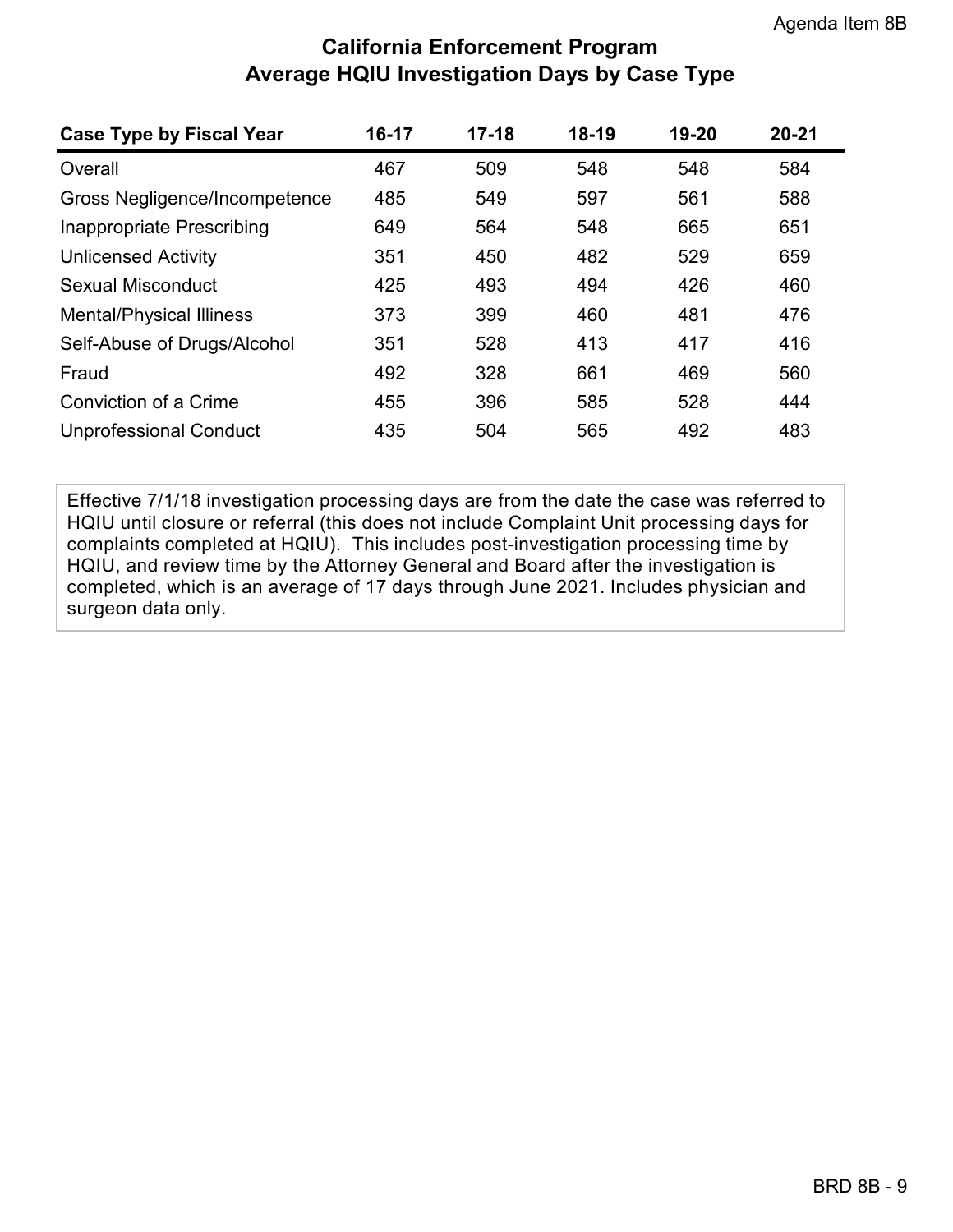# **Medical Board of California Enforcement Program Average Days to File Administrative Charges Prepared by the Office of the Attorney General**

| Quarter   | <b>Fiscal Year</b><br>16-17 | <b>Fiscal Year</b><br>$17-18$ | <b>Fiscal Year</b><br>$18-19$ | <b>Fiscal Year</b><br>19-20 | <b>Fiscal Year</b><br>$20 - 21$ |
|-----------|-----------------------------|-------------------------------|-------------------------------|-----------------------------|---------------------------------|
| Quarter 1 | 79                          | 59                            | 69                            | 83                          | 99                              |
| Quarter 2 | 76                          | 63                            | 66                            | 90                          | 110                             |
| Quarter 3 | 79                          | 64                            | 66                            | 87                          | 108                             |
| Quarter 4 |                             | 63                            | 67                            | 89                          | 100                             |



Average Days to File Formal Charges are the days from the date the case is referred to the AG's Office until formal charges are filed. Includes physician and surgeon data only.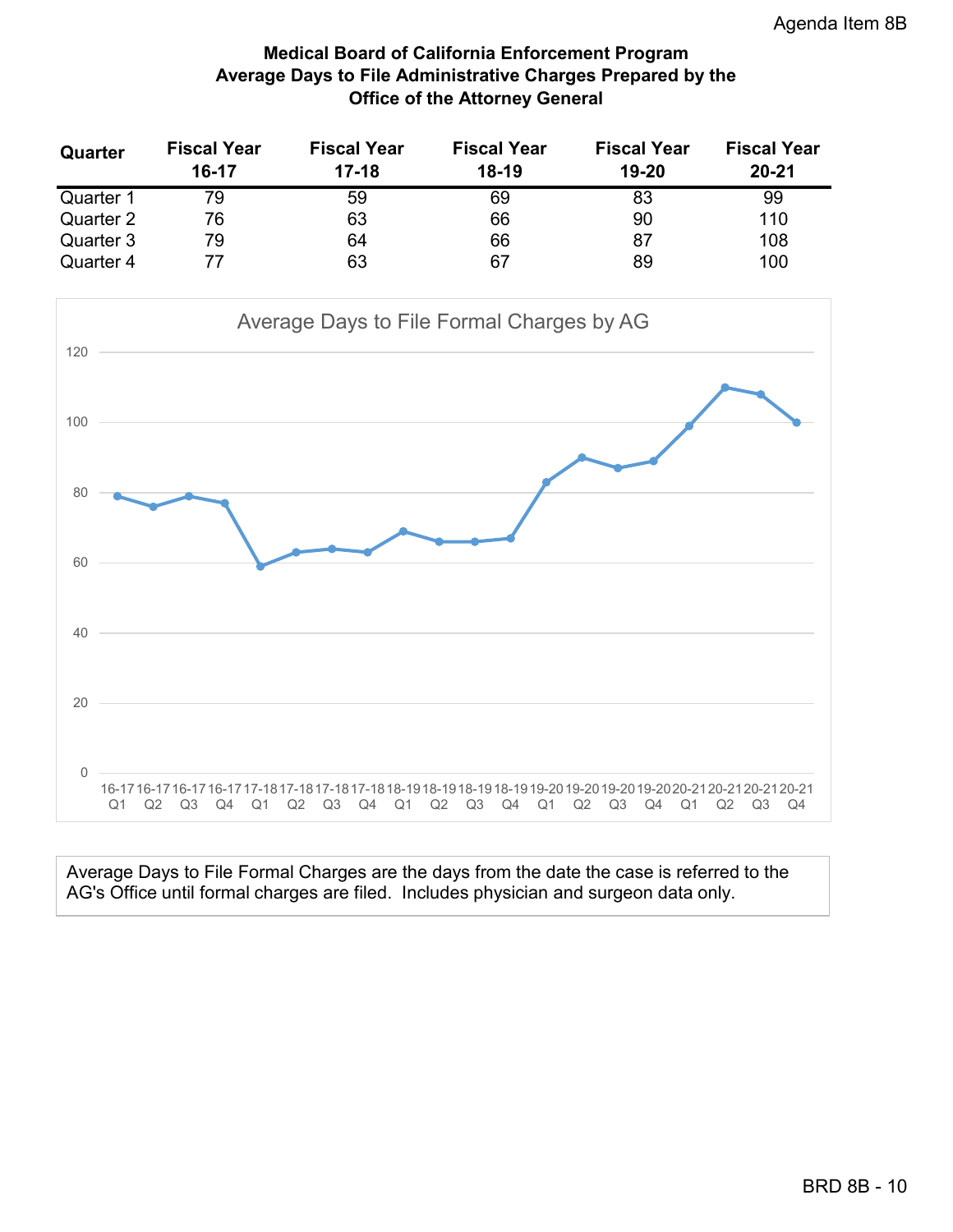### **ENFORCEMENT TIMEFRAMES**

| <b>Fiscal Year</b>                                                                                                                 | 16-17<br>Average | 16-17<br><b>Median</b> | $17 - 18$<br>Average | $17 - 18$<br><b>Median</b> | $18-19$ <sup>1</sup><br>Average | $18-19$ <sup>1</sup><br>Median | 19-20<br>Average | 19-20<br><b>Median</b> | $20-21^2$<br>Average | $20-21^2$<br><b>Median</b> |
|------------------------------------------------------------------------------------------------------------------------------------|------------------|------------------------|----------------------|----------------------------|---------------------------------|--------------------------------|------------------|------------------------|----------------------|----------------------------|
| <b>COMPLAINT PROCESSING</b>                                                                                                        | 123              | 89                     | 98                   | 58                         | 151                             | 122                            | 157              | 111                    | 122                  | 54                         |
| INVESTIGATION PROCESSING - MBC -<br>CIO (Complaint Investigation Office)                                                           | 258              | 203                    | 316                  | 251                        | 258                             | 127                            | 179              | 133                    | 351                  | 283                        |
| INVESTIGATION PROCESSING - HOIU<br>(Health Quality Investigation Unit)                                                             | 467              | 431                    | 510                  | 483                        | 547                             | 502                            | 548              | 517                    | 584                  | 585                        |
| <b>TOTAL MBC &amp; HOIU DAYS</b>                                                                                                   | 141              | 104                    | 119                  | 68                         | 179                             | 141                            | 171              | 127                    | 143                  | 68                         |
| <b>TOTAL MBC &amp; HQIU YEARS</b>                                                                                                  | 0.39             | 0.28                   | 0.33                 | 0.19                       | 0.49                            | 0.39                           | 0.47             | 0.35                   | 0.39                 | 0.19                       |
| AG PREP - Attorney General Preparation for<br>Accusation/Petition to Revoke/Accusation &<br>Petition to Revoke/Statement of Issues | 77               | 62                     | 63                   | 51                         | 67                              | 55                             | 89               | 70                     | 100                  | 72                         |
| POST - Accusation/Petition to<br>Revoke/Accusation & Petition to<br>Revoke/Statement of Issues                                     | 455              | 368                    | 322                  | 285                        | 333                             | 311                            | 369              | 345                    | 384                  | 351                        |
| ACCUSATION DECLINED BY AG                                                                                                          | 25               | 14                     | 114                  | 19                         | 53                              | 32                             | 48               | 29                     | 45                   | 30                         |
| <b>TOTAL AG DAYS</b>                                                                                                               | 473              | 328                    | 327                  | 286                        | 339                             | 312                            | 374              | 354                    | 470                  | 447                        |
| <b>TOTAL AG YEARS</b>                                                                                                              | 1.30             | 0.90                   | 0.90                 | 0.78                       | 0.93                            | 0.85                           | 1.02             | 0.97                   | 1.29                 | 1.22                       |
| <b>TOTAL MBC &amp; AG DAYS</b>                                                                                                     | 1034             | 1040                   | 926                  | 939                        | 1016                            | 1057                           | 1090             | 1110                   | 1129                 | 1193                       |
| <b>TOTAL MBC &amp; AG YEARS</b>                                                                                                    | 2.83             | 2.85                   | 2.54                 | 2.57                       | 2.78                            | 2.90                           | 2.99             | 3.04                   | 3.09                 | 3.27                       |

Years calculated using 365 days per year

 $^{\rm 1}$  Effective 7/1/18 investigation processing days are from the date the case was referred to HQIU for investigation until closure or referral (this

does not include Complaint Unit processing days for complaints completed at HQIU).

2 Data through 6/30/21.

Includes physican and surgeon data only.